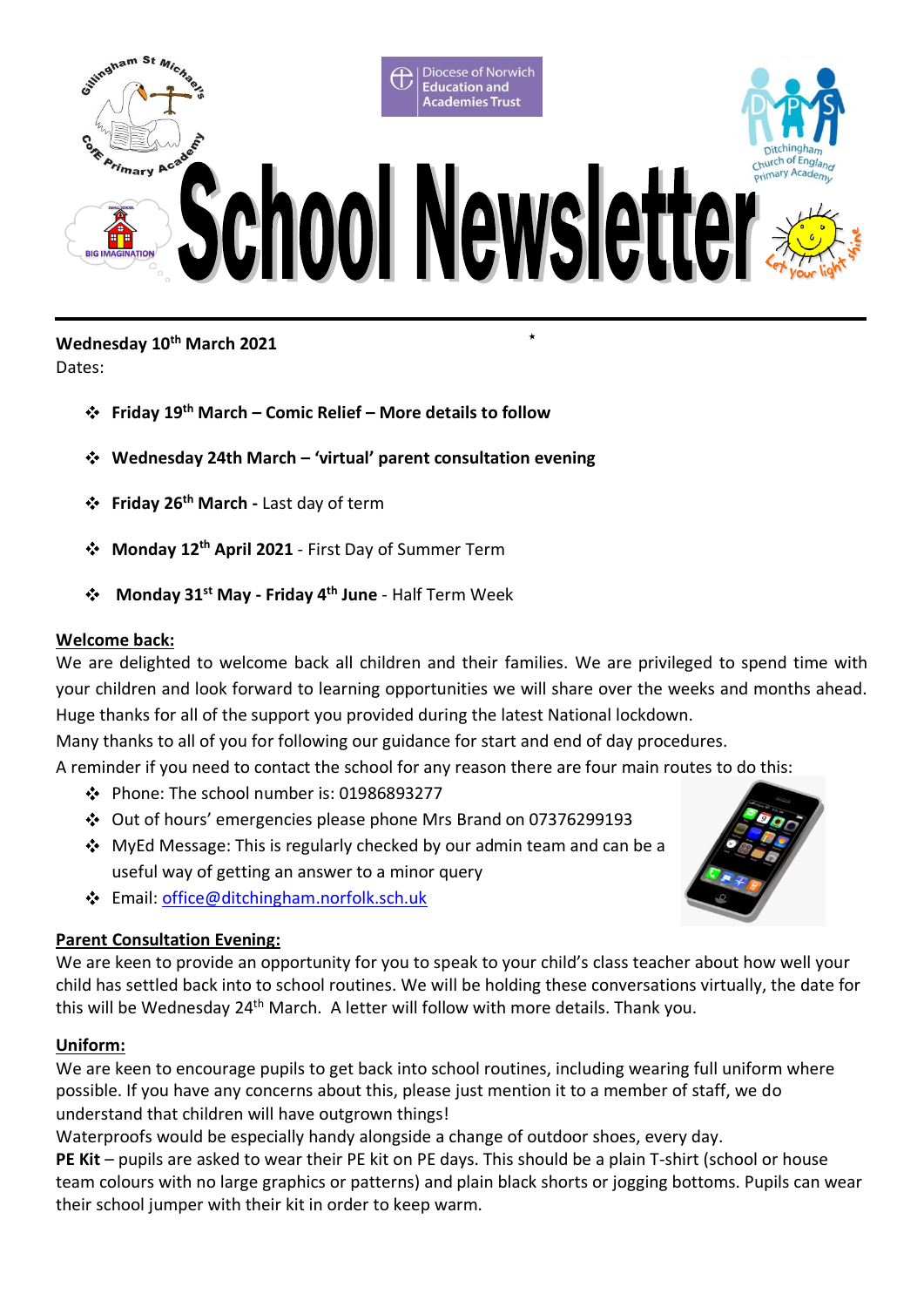# P.E Days:

Robins- Tuesday and Thursday Woodpecker- Wednesday and Thursday Barn Owls- Tuesday and Friday Golden Eagles- Monday and Wednesday

# **Uniform Donation Station:**

# **E-LOVED SCHOOL**



One box will contains boys uniform, one box will contain girls uniform. If your children have grown since they were last in their uniforms please come and see if you can make use of anything in the boxes. If you have preloved school uniform you can donate, please pop it into a carrier bag in the resource shed to we can quarantine it for 2 days and then pop it back out!



**T FORGET TO USE THE HAND IZER PROVIDED BEFORE CKING THROUGH THE CLOTHES** 

# **Kingfisher Coast to Coast:**

Well done to everyone that is continuing to take part in our Coast to Coast challenge. Here are our latest statistics…

Ditchingham total: 5954km Gillingham total: 5277km

**Chet total across both schools: 2580km Waveney total across both schools: 2710km Yare total across both schools: 3427km Bure total across both schools: 2516km**





# **Kingfisher Wings**:

We will resume this award scheme during the summer term.

Can we ask that all Read, Write, inc books and any reading books that are not being used, are returned to us as soon as possible? Many thanks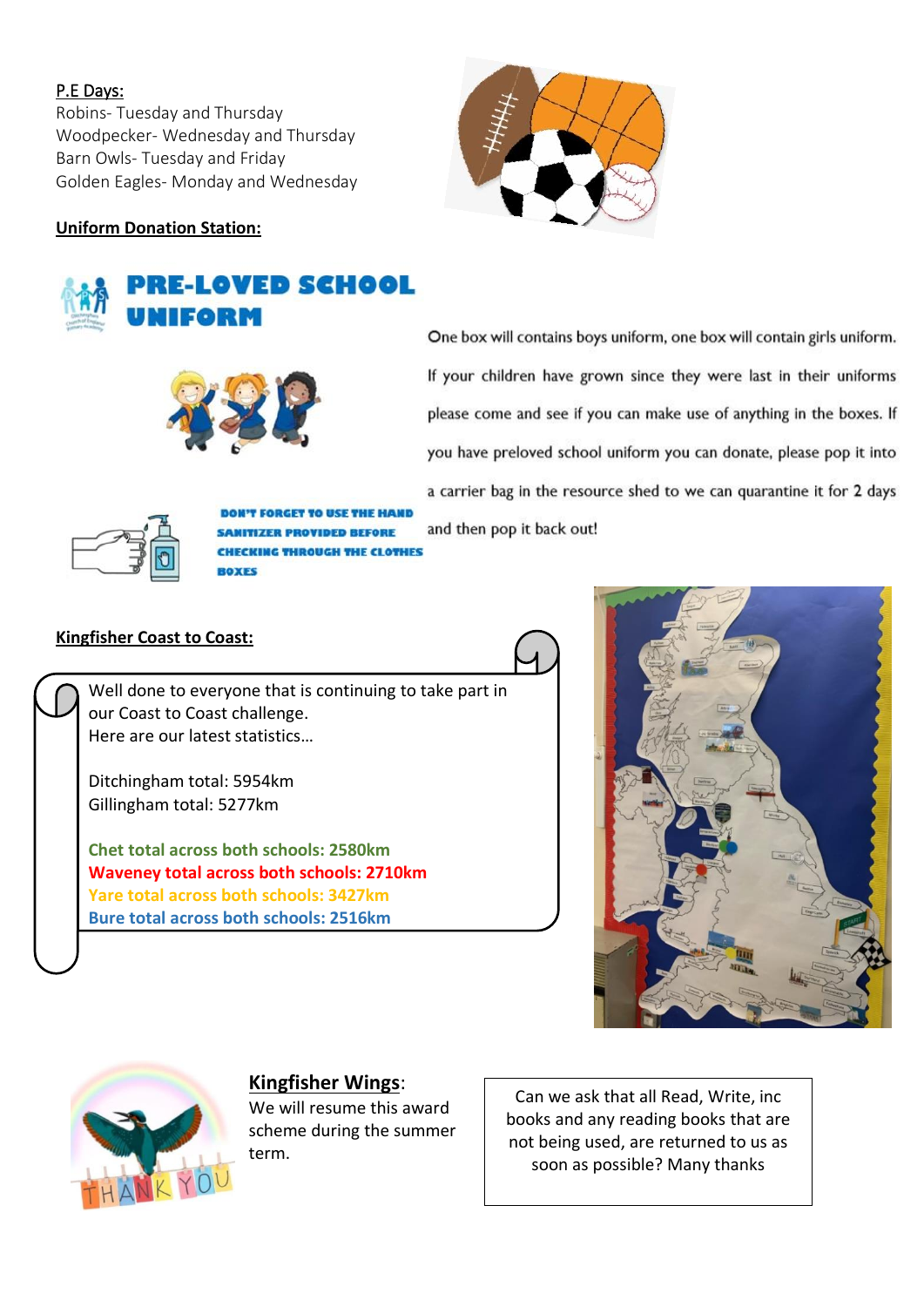# **Governors:**

# **YOUR SCHOOL NEEDS YOU! - ELECTION OF PARENT REPRESENTATIVE TO THE LOCAL GOVERNING BODY**

There is a place available for a Parent representative on the Local Governing Body. No special qualifications are required, just time to contribute, willingness to learn and an interest in education. A broad range of experiences from careers and/or personal interests can contribute to the overall skills of the Local Governing Body.

Local Governing Bodies are key to the governance structure of the Trust and have a vital role to play in making sure every child gets the best possible education. Successful candidates will join our Local Governing Body and work with the other Governors in the best interests of the school and Trust. This is your chance to be involved and make a difference.

The closing date for nominations is 14th April 2021**.** If there are more nominations than vacancies, an election will be held by secret ballot. If that is necessary, voting papers will be sent to all parents together with details of the ballot procedure.

If you are interested in the role, please contact the school office to learn more and request a nomination form.

# **Mother's Day Messages:**

Please pick up a copy of The Beccles and Bungay Journal this Friday 12<sup>th</sup> March to see all the lovely Mother's Day messages from your children.



# **After School Clubs:**

We are pleased to be offering after school clubs after half term W/C 12<sup>th</sup> April. Ditchingham's club will be Tri-Golf at a cost of £45 for 13 sessions. More details and how to book will follow in the next few weeks.

#### **Parking:**

Please can we politely request that if you travel by car, it is important to park considerately without blocking other cars, or any driveway access.

# **Photos from World Book Day:**